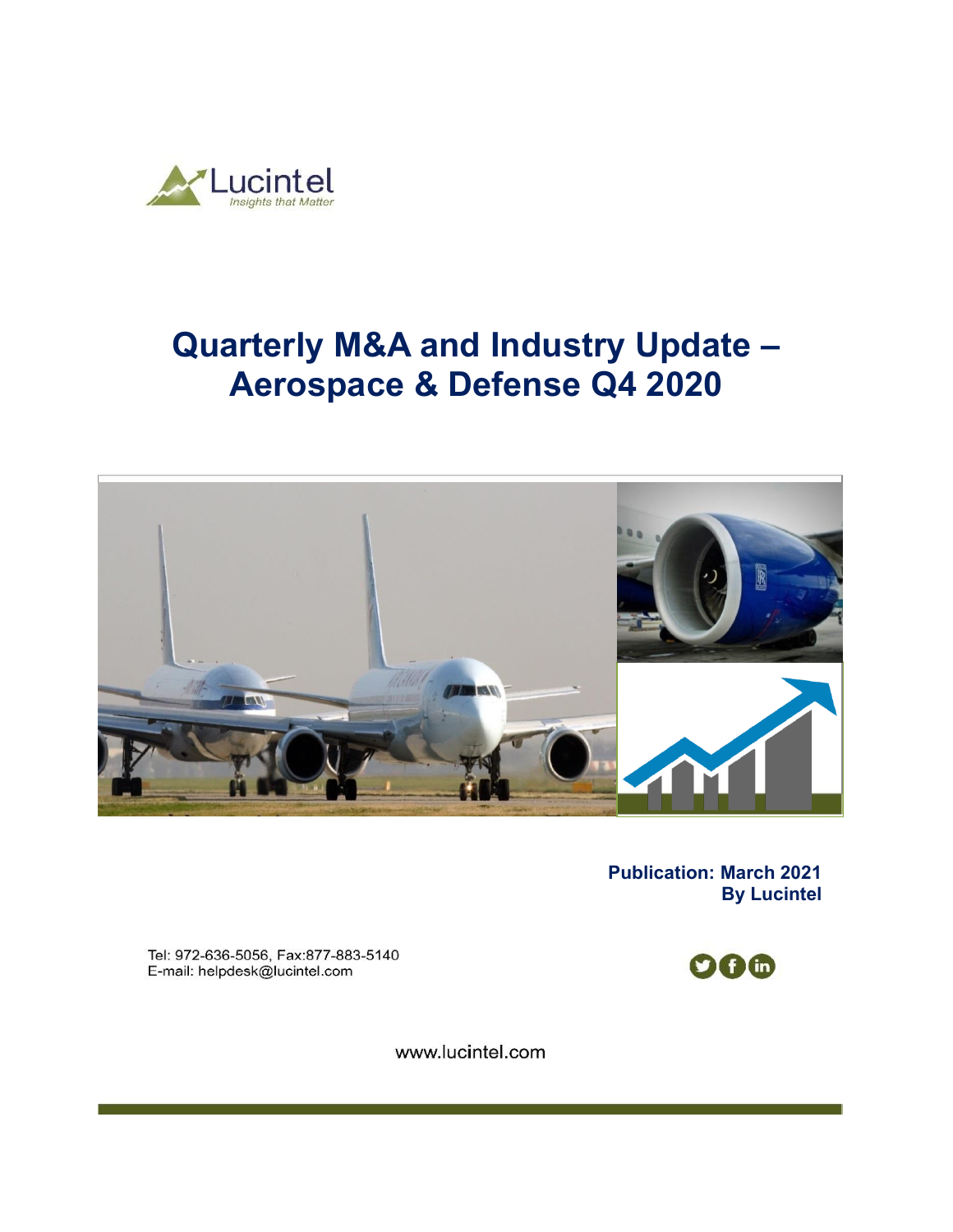

## **Economic Situation Q4 2020**

The global GDP grew by 0.7% in Q4 2020 as compared to Q3 2020. The U.S. GDP grew by 1.5% in Q4 2020 as compared to Q3 2020, while it declined by 1.1% when compared to Q4 2019. The global economy remains in pandemic mode as it heads into the end of 2020. Second waves of the COVID-19 have slowed down or even temporarily reversed economic recoveries. The strength of the recovery varies across countries, depending on the severity of the health crisis, the extent of domestic disruptions to activity, the exposure to cross-border spillovers, and importantly the effectiveness of policy support to limit persistent damage. The pandemic will slow down the recovery particularly in more hard-hit countries, such as the US, the UK, Spain, and France. The future is highly dependent on the response towards the pandemic situation. Recent vaccine approvals have raised hopes of a turnaround in the pandemic later this year.



*Note: The above image shows quarter over quarter change in GDP* 

*Source: OECD, Fred Louis, Lucintel*

Figure 1: Quarterly GDP Trends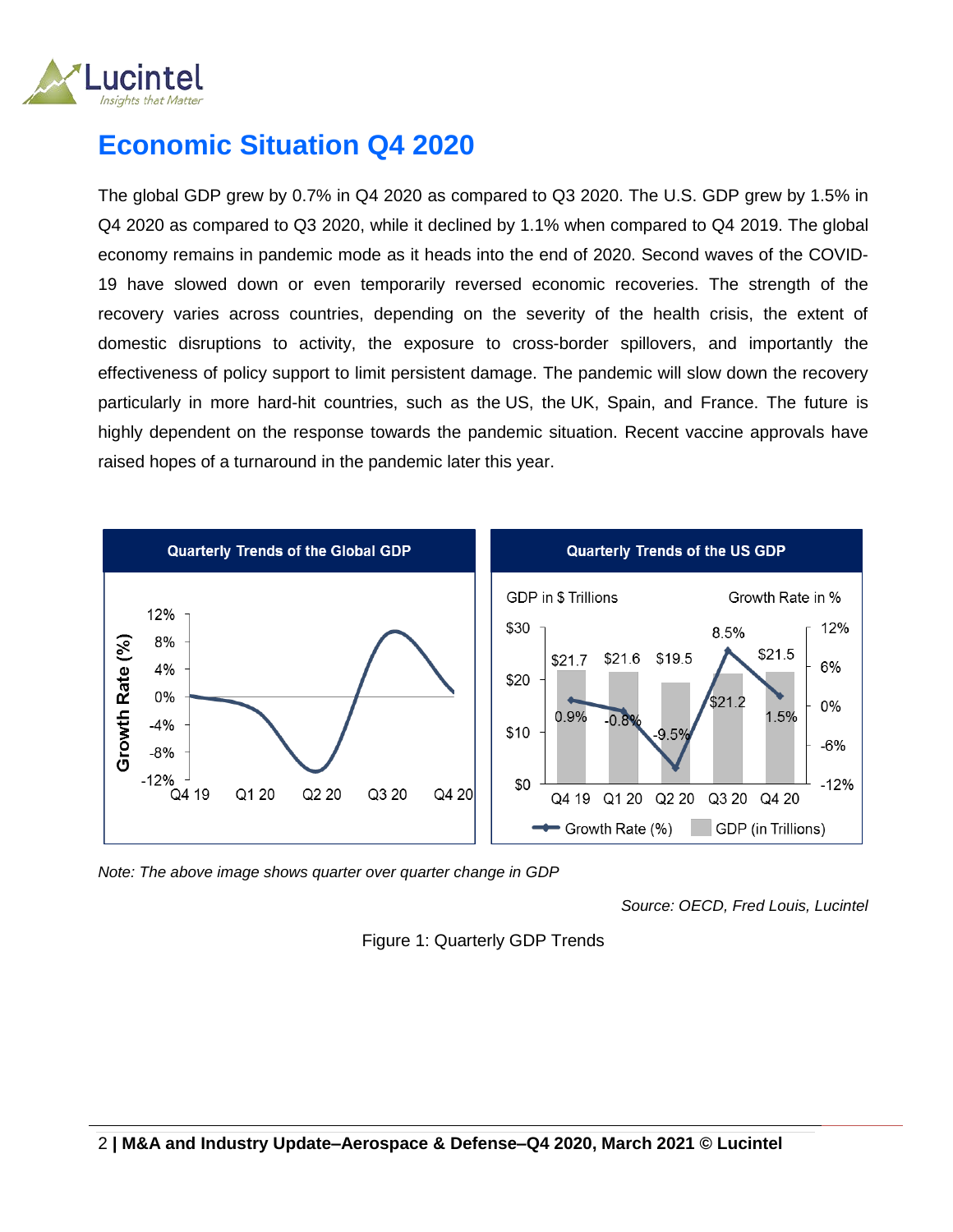

## **Aerospace & Defense Industry Update – Q4 2020**

Global deliveries of commercial aircraft grew by 64% in Q4 2020 as compared to Q3 2020. Airbus registered the highest increase of 84% in Q4 of 2020 on quarter-over-quarter basis. The commercial aerospace sector has been significantly affected by the COVID-19 pandemic, which has led to a dramatic reduction in passenger traffic, in turn affecting aircraft demand. As a result, the commercial aerospace sector is expected to recover slowly, as travel demand is not expected to return to pre– COVID-19 levels before 2024. The defense sector is expected to remain stable in 2021. The figure below depicts change in commercial aircraft deliveries in the past five quarters (Q4 2019 – Q4 2020).



 *Source: Lucintel*

Figure 2: Quarterly Change in the Global Commercial Aircraft Deliveries

Figure 3: Change in Revenue of Major Aerospace & Defense OEMs

*Source: Lucintel*

Asia Pacific holds the largest market of around 35.9% in the total air passenger market, followed by Europe. International air travel holds 58% of the total air passenger market. Europe contributed the largest share of 22% in the international air passenger market. Many industry executives believe commercial aerospace could take three years or more to recover to the revenue passenger.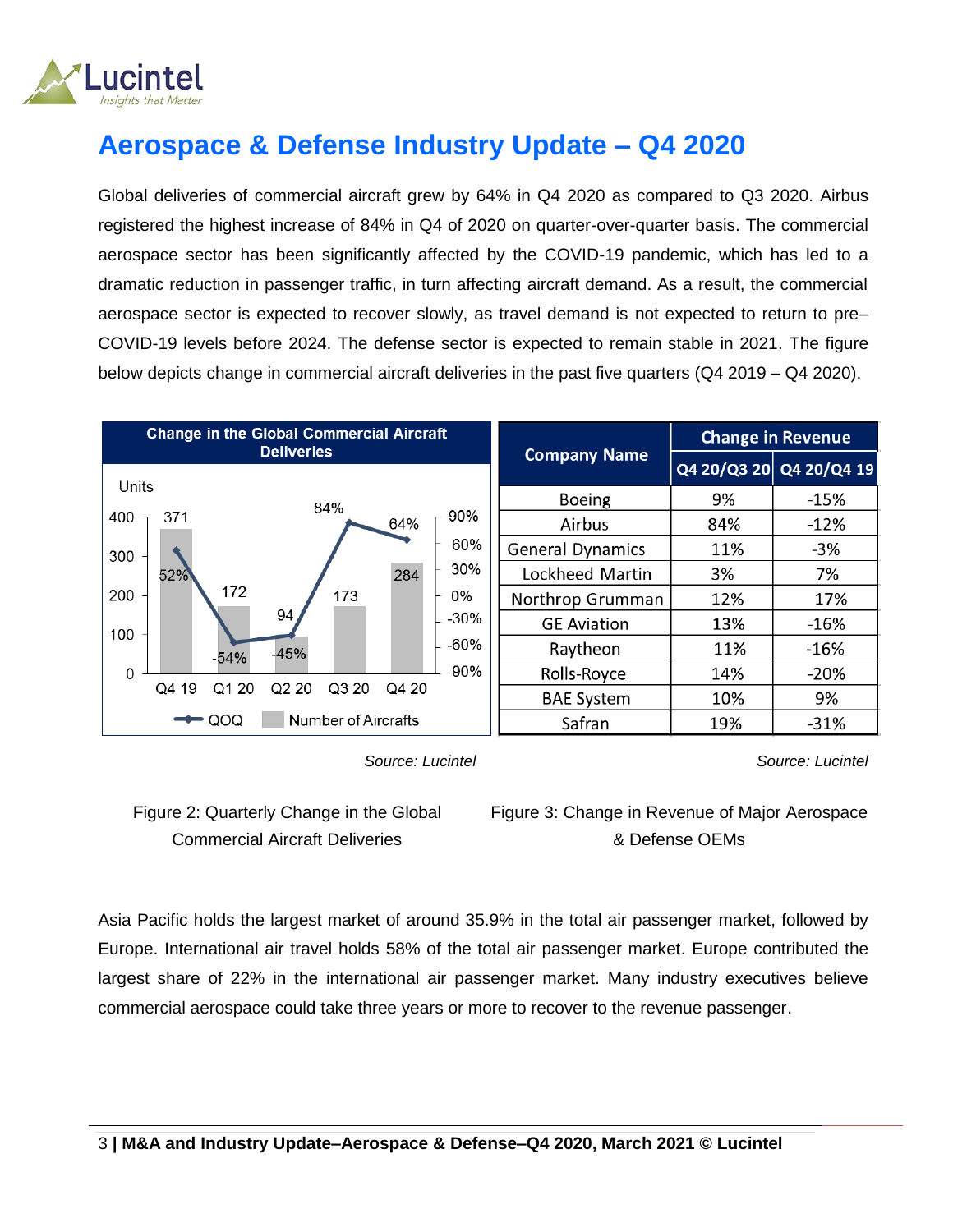



Figure 4: Regional Market Share in the Air Passenger Market

#### **M&A Update – Q4 2020**

Merger and acquisition activities in the global aerospace & defense industry for Q4 of 2020 increased significantly. The global aerospace & defense industry recorded 67 completed M&A deals in the Q4 of 2020, an increase of 49% from Q3 of 2020. The total deal value in Q4 of 2020 is \$5.2 billion, which is an increase of 40% from Q3 of 2020 and an increase of 12% from Q4 of 2019. Commercial aerospace has suffered an enormous setback under COVID-19, with passenger traffic down massively in 2020. The damage to the commercial sector from the COVID-19 pandemic has been substantial and a recovery will take two to three years. The players continued in involving major changes to their businesses, such as focus on liquidity, investment, and search for attractive deals, thus providing continued activities further.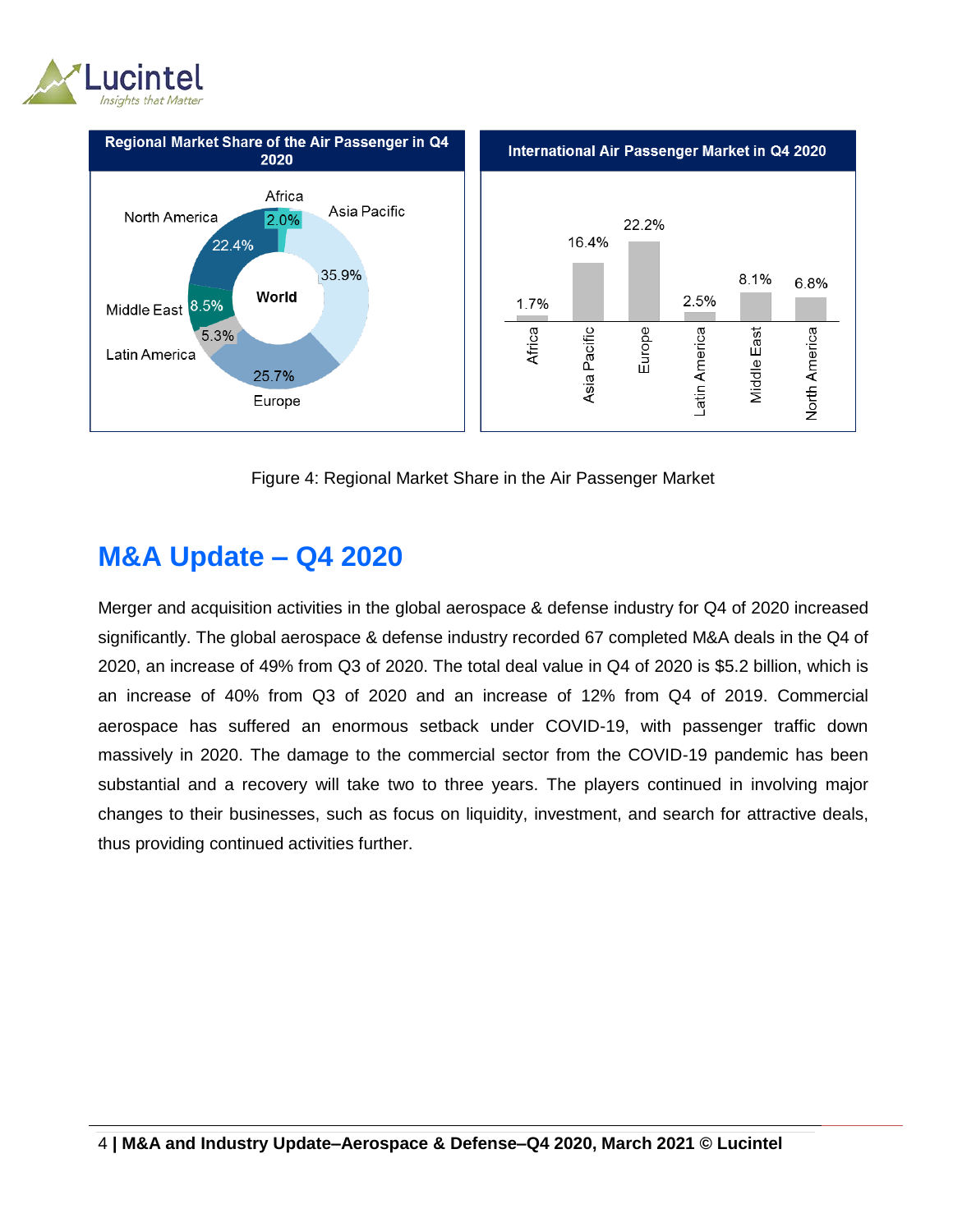



*Note: The above chart includes total completed deals with disclosed and undisclosed values*

*Source: Lucintel*

Figure 5: Quarterly M&A Activities in the Global Aerospace & Defense Market

| <b>M&amp;A Deals</b>    | <b>Quarter Over Quarter Change in Merger and Acquisition Activities</b> |       |        |       |       |  |  |  |
|-------------------------|-------------------------------------------------------------------------|-------|--------|-------|-------|--|--|--|
|                         | Q4 19                                                                   | Q1 20 | Q220   | Q3 20 | Q4 20 |  |  |  |
| Deal Value (\$ Billion) | 12%                                                                     | 16%   | $-47%$ | 30%   | 40%   |  |  |  |
| No. of Deal             | 22%                                                                     | 4%    | $-30%$ | 13%   | 49%   |  |  |  |

Table 2: M&A Deals in the Global Aerospace & Defense Market

| <b>Date</b>     | <b>Target</b><br>Company                          | <b>Acquirer</b><br>Company       | Value of<br><b>Deal</b> | <b>Description</b>                                                                                                                                                                                                              |
|-----------------|---------------------------------------------------|----------------------------------|-------------------------|---------------------------------------------------------------------------------------------------------------------------------------------------------------------------------------------------------------------------------|
| Dec 30.<br>2020 | <b>Physical Optics</b><br>Corp                    | Mercury<br>Systems Inc.          | \$0.3 B                 | The acquisition is directly aligned with strategy and enables<br>pre-integrated<br>complete,<br>avionics<br>deliver<br>to<br>more<br>subsystems to customers.                                                                   |
| Dec 23.<br>2020 | Sparton<br>Corporation                            | Elbit Systems of<br>America, LLC | \$0.4 B                 | The acquisition will strengthen Elbit Systems of America's<br>capabilities and will enable expansion of activities in the<br>naval arena.                                                                                       |
| Dec 21.<br>2020 | <b>Blue Canyon</b><br><b>Technologies</b><br>LLC. | Raytheon<br>Technologies<br>Corp | N/A                     | The acquisition allows BCT to grow its innovative product<br>line to meet customer demand, including small satellite<br>solutions including nanosatellites, microsatellites, ESPA-<br>class satellites, and related technology. |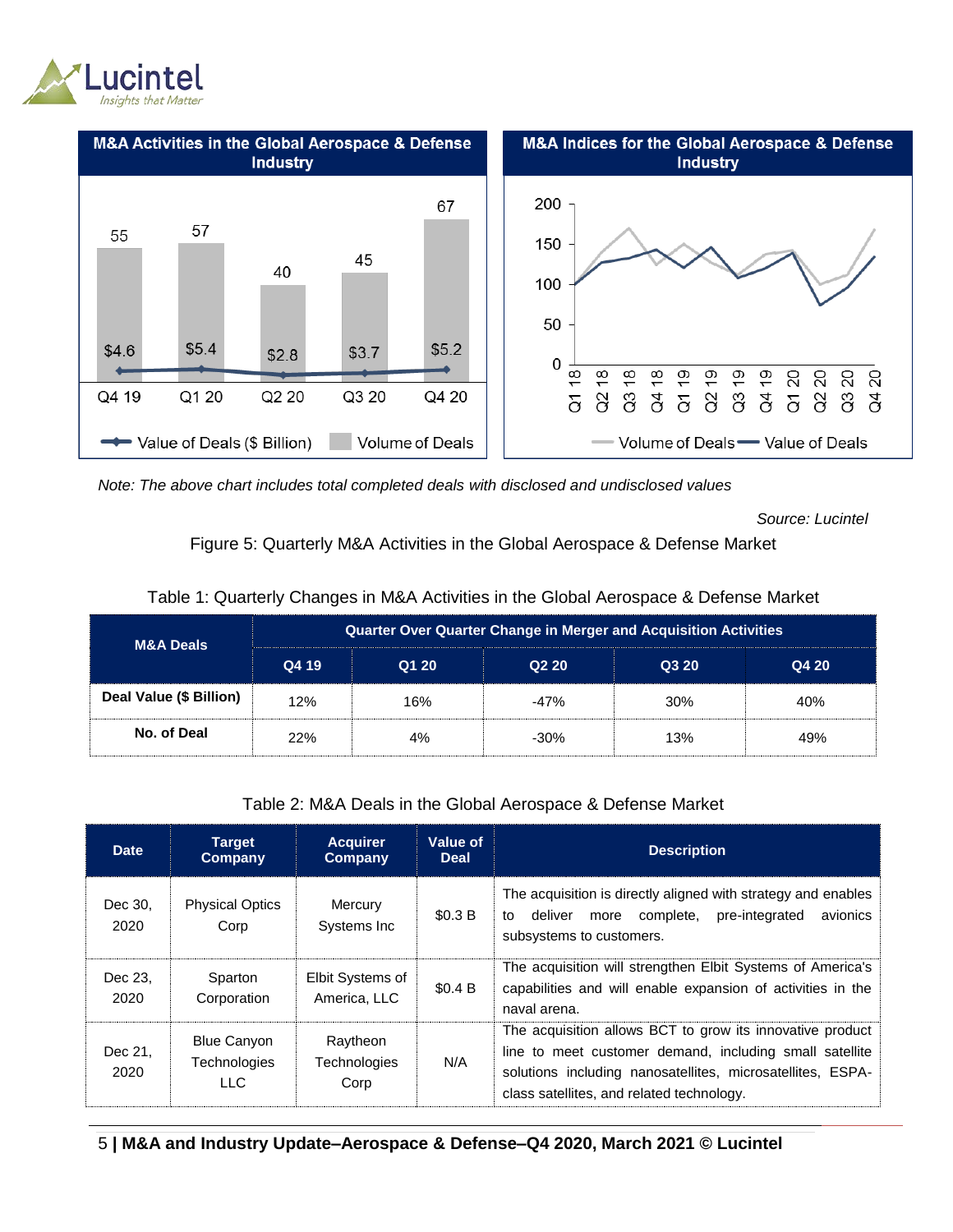

| Dec 18,<br>2020 | Genesys<br>Aerosystems<br>Group, Inc  | Moog Inc                               | \$0.1 B  | The product synergies and cultural alignment of two<br>organizations will enable future growth beyond current core<br>flight control business.                                                                                           |
|-----------------|---------------------------------------|----------------------------------------|----------|------------------------------------------------------------------------------------------------------------------------------------------------------------------------------------------------------------------------------------------|
| Dec 01,<br>2020 | Gogo<br>Commercial<br>Aviation        | Intelsat                               | \$0.4 B  | This airline relationships will create unprecedented<br>innovation in inflight digital connectivity, unlocking exciting<br>new growth and brand loyalty opportunities across the<br>airline industry.                                    |
| Nov 25,<br>2020 | Integration<br>Innovation-<br>Portfol | Lockheed Martin<br>Corp                | N/A      | This business combination not only reinforces commitment<br>to the missions, but also expands portfolio in a strategic<br>way.                                                                                                           |
| Nov 23,<br>2020 | Sensorem Pty<br>Ltd                   | Aerodyne<br>Ventures Sdn<br><b>Bhd</b> | N/A      | Sensorem will provide Aerodyne Group's smart drone<br>solutions and innovative data analytics technologies to<br>businesses across industries in Australia.                                                                              |
| Nov 16,<br>2020 | <b>Trinity Mobility</b><br>Pvt Ltd    | Honeywell<br>International Inc         | \$10.0 M | This strategic investment will allow Honeywell to expand its<br>capabilities by providing solutions,<br>which<br>integrate<br>information from various systems.                                                                          |
| Nov 05,<br>2020 | Spear Research<br><b>LLC</b>          | Pacific Defense<br>Strategies Inc      | N/A      | The combined company will deliver enhanced capabilities<br>to customers.                                                                                                                                                                 |
| Nov 23,<br>2020 | <b>TDA Holdings BV</b>                | Sojitz Corp                            | N/A      | This partnership will give the opportunity to accelerate the<br>expansion of business which is the narrow-body USM<br>component distribution, and it will also allow developing<br>business within new regions and branches in aviation. |
| Oct 30,<br>2020 | Bombardier<br>Aerostructures          | Spirit<br>AeroSystems                  | \$1.2 B  | This transaction represents another strategic milestone in<br>the reshaping of portfolio to focus on strong business<br>aircraft.                                                                                                        |
| Oct 29,<br>2020 | <b>Sensor Concepts</b><br>Inc         | Raptor Scientific<br><b>LLC</b>        | N/A      | This acquisition has built deep customer relationships by<br>providing world-class precision measurement solutions<br>used in mission-critical applications across the aerospace<br>& defense sector.                                    |
| Oct 19,<br>2020 | Electro Kut Inc.                      | DCM Group Inc                          | N/A      | DCM Group Inc. acquired Electro Kut Inc, a Laval-based<br>manufacturer of aircraft parts and auxiliary equipment.                                                                                                                        |
| Oct 07,<br>2020 | Rocky Research<br>Inc                 | Honeywell<br>International Inc         | N/A      | This acquisition expands Honeywell's existing, broad<br>portfolio, which includes power generation systems, energy<br>storage, and power and thermal management systems.                                                                 |
| Oct 06,<br>2020 | California Screw<br>Products Corp     | Avantus<br>Aerospace Ltd               | N/A      | Avantus Aerospace Ltd, a unit of Bridgepoint Development<br>Capital Ltd, acquired California Screw Products Corp, a<br>Paramount based manufacturer of military armored<br>vehicles, tanks and tank components.                          |
| Oct 05,<br>2020 | <b>IKHANA Group</b><br><b>LLC</b>     | <b>AEVEX</b><br>Aerospace LLC          | N/A      | AEVEX, a unit of Madison Dearborn Partners LLC,<br>LLC,<br>acquired<br><b>IKHANA</b><br>Group<br>Murrieta-based<br>a<br>manufacturer of aircrafts.                                                                                       |